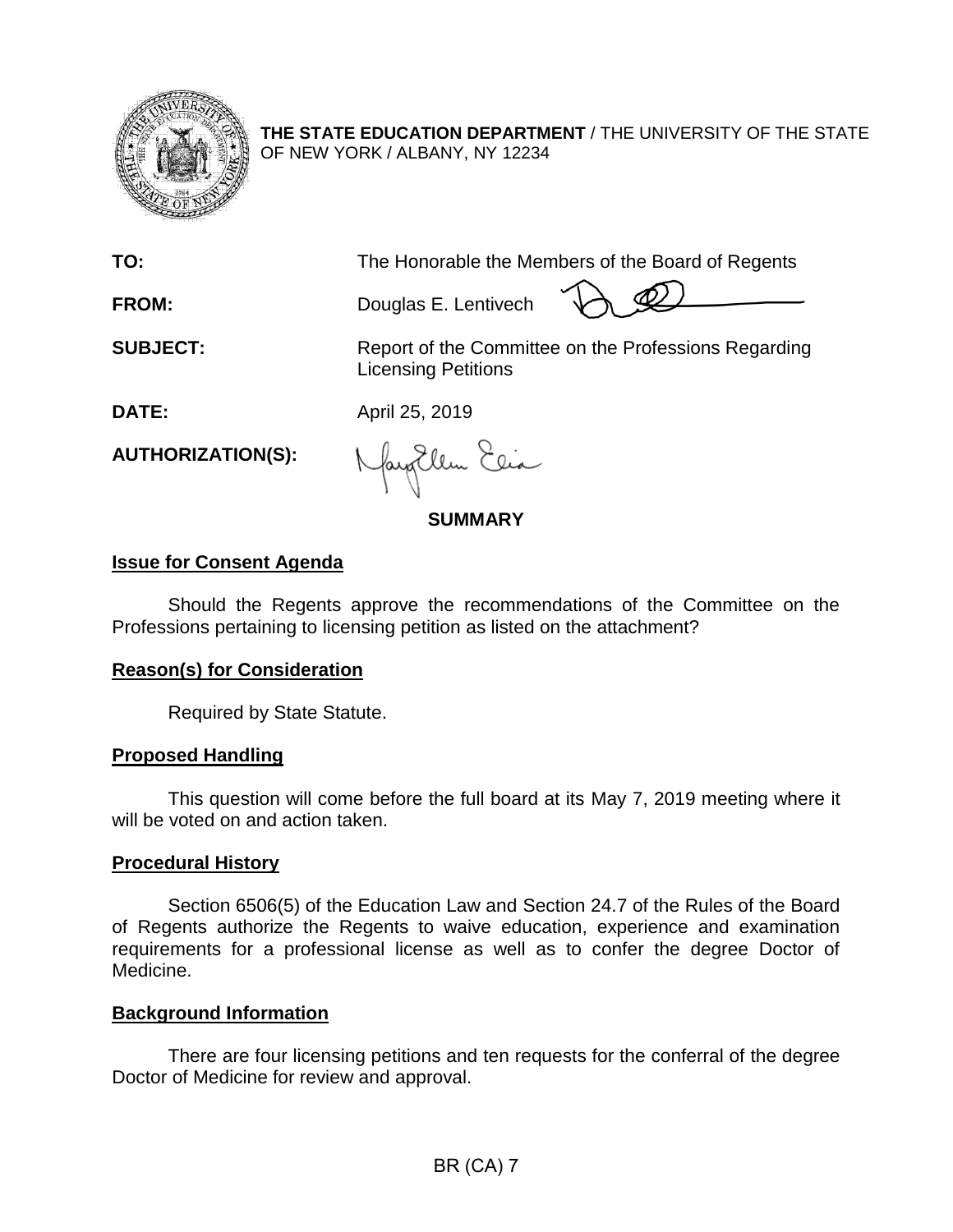### **Recommendation**

It is recommended that the Regents approve the recommendations of the Committee on the Professions regarding the licensing petitions and degree conferrals.

## **Timetable for Implementation**

Approval of the Committee on the Professions' recommendations will be effective, May 7, 2019.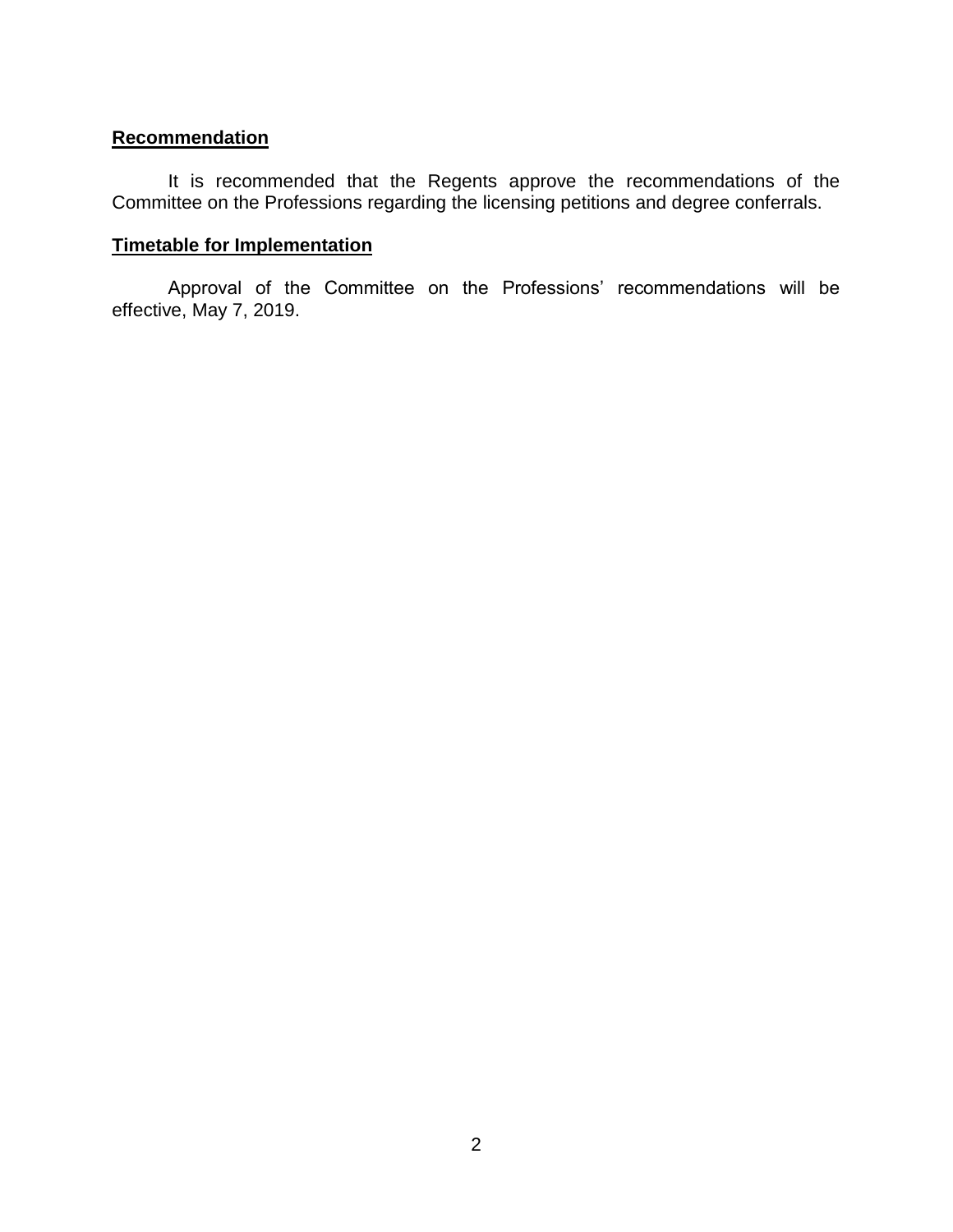| Cases Presented to Board of Regents on May 7, 2019 |                      |              |                   | <b>SUMMARY REPORT</b> |                            |            |                                               |                                  |
|----------------------------------------------------|----------------------|--------------|-------------------|-----------------------|----------------------------|------------|-----------------------------------------------|----------------------------------|
| <b>PROFESSION</b>                                  | <b>EDUCATION</b>     |              |                   | <b>EXAMINATION</b>    |                            |            |                                               |                                  |
|                                                    | Pre-<br>Professional | Professional | Post-<br>Graduate | Proficiency           | Licensing                  | Experience | <b>Confer Degree</b><br>Doctor of<br>Medicine | Three-Year<br>Limited<br>License |
| <b>Certified Public</b><br>Accountancy             |                      |              |                   |                       | 19-08-07<br>to<br>19-10-07 |            |                                               |                                  |
| Dentistry                                          | 19-02-50             | 19-02-50     |                   |                       |                            |            |                                               |                                  |
| Medicine                                           |                      |              |                   |                       |                            |            | 19-58-60C<br>to<br>19-67-60C                  |                                  |
| OTHER:                                             |                      |              |                   |                       |                            |            | Total for fiscal year to date:                | 30                               |
|                                                    |                      |              |                   |                       |                            |            | Total for calendar year to date:              | 86                               |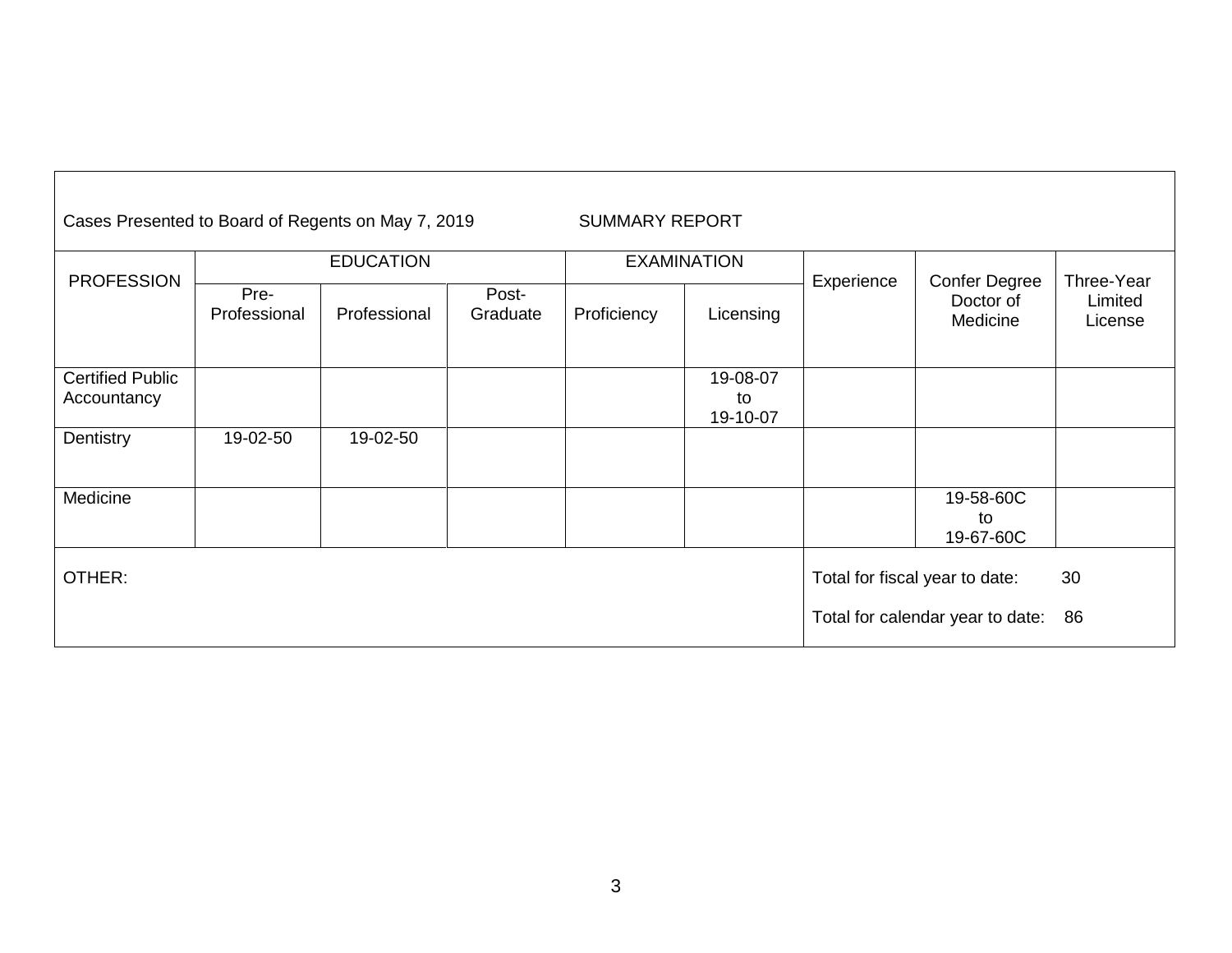#### **Board of Regents: May 7, 2019**

#### **CERTIFIED PUBLIC ACCOUNTANCY**

19-08-07 Aaron Chadow

(CUNY Queens College, Flushing, New York, Bachelor of Arts, August 2016 and Master's, June 2017 – education submitted by NASBA).

Petition for: Waiver of 18-month conditioning requirement for CPA Examination.

Statement of Problem: Mr. Chadow is an applicant for licensure as a CPA and recently passed all four parts of the Uniform CPA Examination. However, he exceeded the 18-month conditioning period by one testing window.

Mr. Chadow passed the Business Environment and Concepts (BEC) section of the Examination in March 2017 and was required to pass all the parts of the Examination by September 30, 2018. He then passed Regulation (REG) in January 2018, after one previous failed attempt and on his third attempt, passed Financial Accounting and Reporting (FAR) in August 2018. Mr. Chadow sat for Auditing and Attestation (AUD) four times during his conditioning period (August and November 2017 and April and September 2018), but he was not successful in passing the AUD section of the Examination. He passed AUD on his fifth attempt in November 2018, two months or one testing window outside his conditioning period.

Mr. Chadow contacted the State Board for Public Accountancy in March 2018 to petition for waiver of the 18-month requirement due to the 2017 Quarter 2 score release delay; however, he was told that he could not use this as a basis as he did not sit during Quarter 2 of 2017. Mr. Chadow also requests a waiver petition based on the testing site closure in March 2018 due to the weather event in the Northeast on March 7, 2018; however, his conditioning period did not end until September 2018 and he sat for AUD after March 2018 within his conditioning period in April and September 2018 as noted above.

Mr. Chadow's position is that he wants a waiver due to the March 2018 testing site closure. He asserts that he lost an opportunity to take the AUD exam due to the March 2018 test site closure, thus having only two more opportunities within the 18-month conditioning period instead of three as he had originally planned for. However, the Executive Secretary of the State Board for Public Accountancy notes that there is not compelling evidence to support the applicant's assertion that a test center closure in March 2018 prevented him from passing all exams by September 2018 as there were a number of opportunities and attempts to pass the exam beyond the March 2018 exam date. As such, the Executive Secretary recommends disapproval of the petition**.**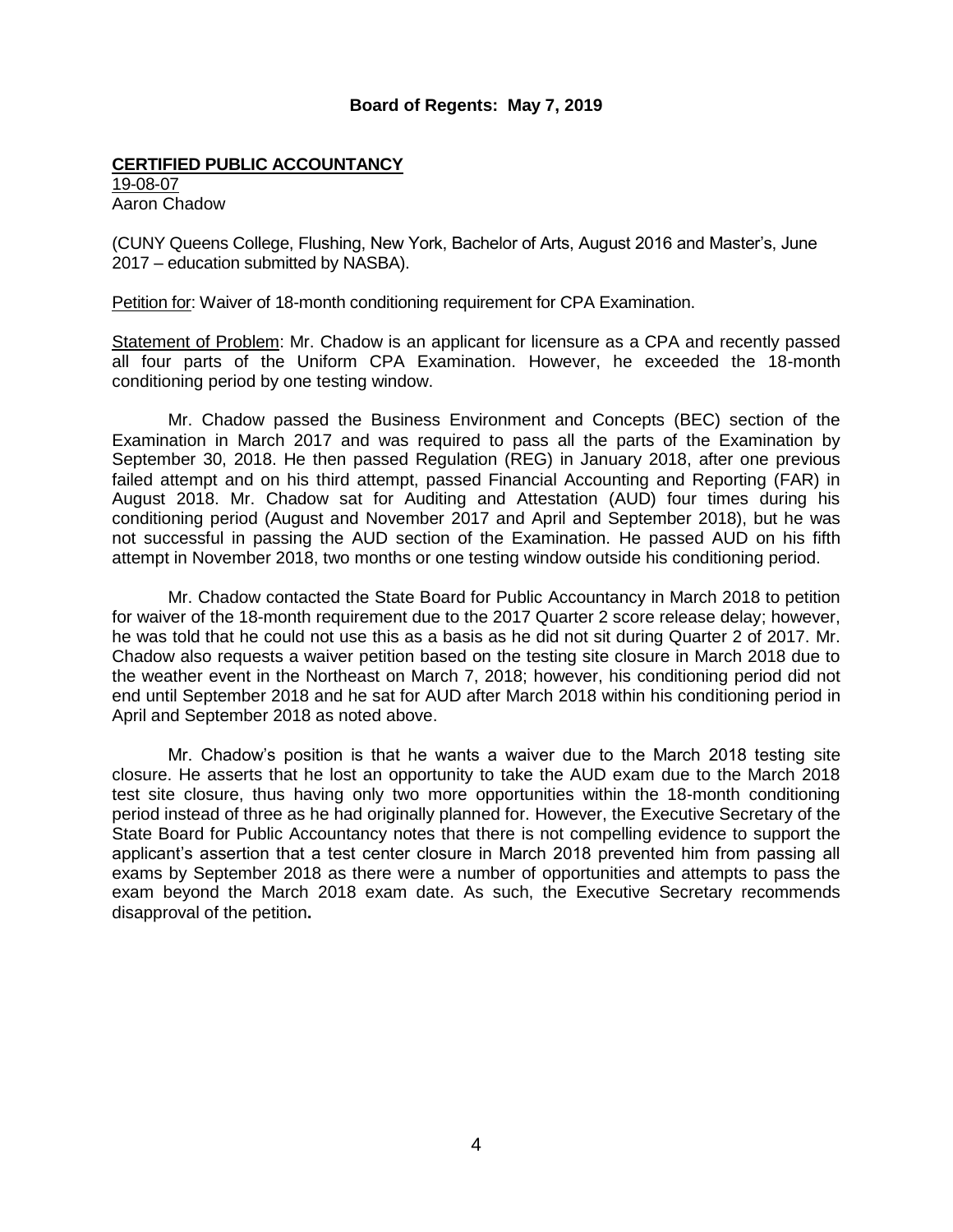| <b>APPLICABLE REQUIREMENTS:</b>                                                         | <b>QUALIFICATIONS:</b>                                                                                                                           |
|-----------------------------------------------------------------------------------------|--------------------------------------------------------------------------------------------------------------------------------------------------|
| Section 7404 of Education Law and Part 70<br>of the Commissioner's Regulations require: |                                                                                                                                                  |
| (1) A bachelor's or higher degree based on a<br>program in accountancy.                 | CUNY Queens College, Flushing, New York,<br>Bachelor of Arts, August 2016 and Master's,<br>June 2017 – education submitted by NASBA.             |
| (2) Passing scores on the Uniform CPA<br>Examination.                                   | (2)(a) March 2017: Business Environment<br>and Concepts (passing score).                                                                         |
|                                                                                         | (2)(b) December 2017: Regulation (failing<br>score); January 2018 (passing score).                                                               |
|                                                                                         | $(2)(c)$ January 2017 and June 2018: Financial<br>Accounting and Reporting (failing scores);<br>June 2018 (passing score).                       |
|                                                                                         | (2)(d) August and November 2017 and April<br>and September 2018: Auditing and<br>Attestation (failing scores); November 2018<br>(passing score). |
| (3) One year of satisfactory experience.                                                | (3)                                                                                                                                              |

RECOMMENDATION: The Committee on the Professions, in concurrence with the Executive Secretary of the State Board for Public Accountancy, recommends that the applicant's petition for acceptance of passing grades on the Uniform CPA Examination be denied.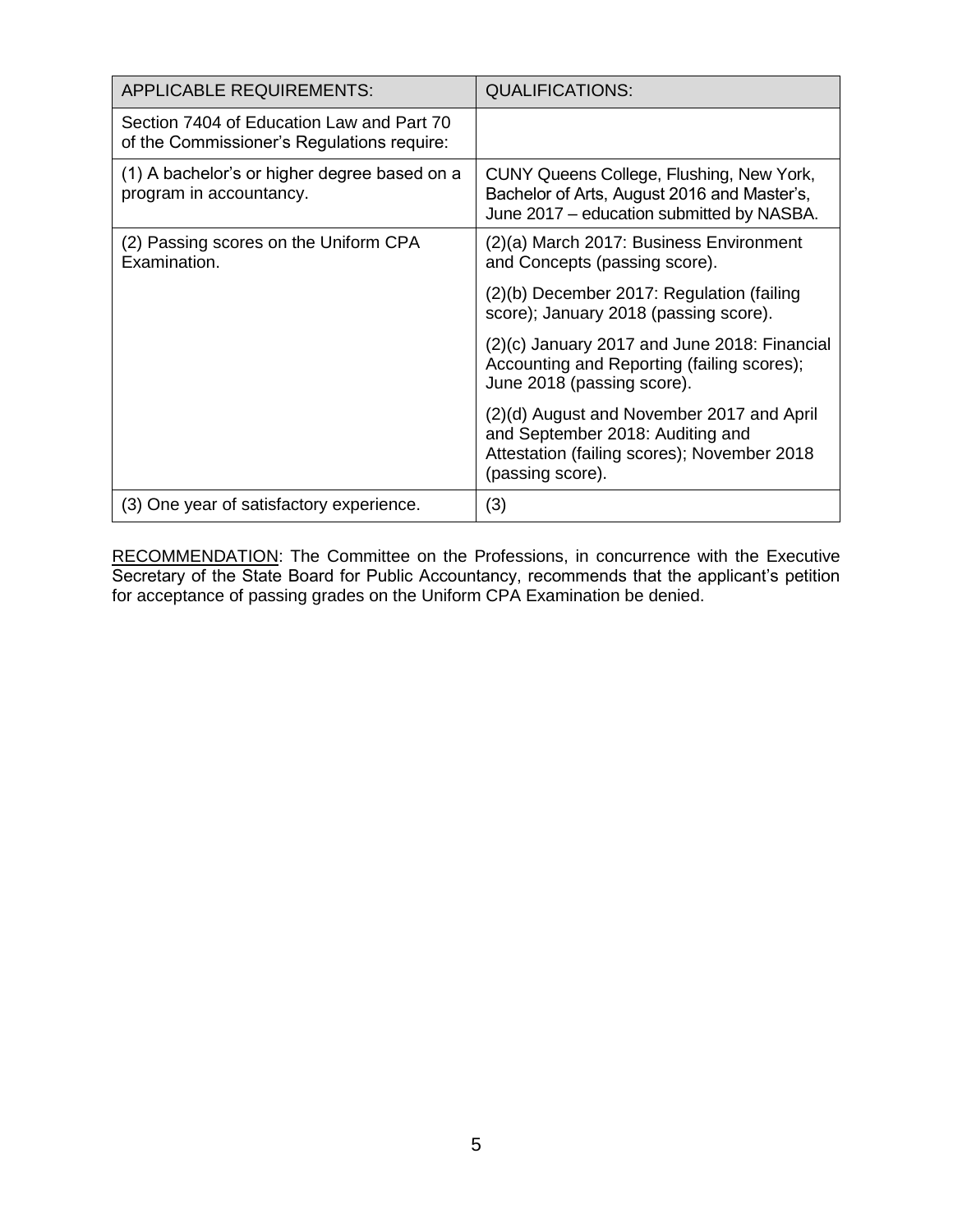#### **CERTIFIED PUBLIC ACCOUNTANCY**  19-09-07 Kyle Manske

(University of Wisconsin-Whitewater, Whitewater, WI, Bachelor of Business Administration, May 2015)

Petition for: Acceptance of passing grades on the Uniform Certified Public Accountancy Examination.

Statement of Problem: Mr. Manske is requesting a petition for the requirement of the 18-month conditioning period to extend the testing period by two testing windows.

Mr. Manske passed the Business Environment and Concepts (BEC) section of the Examination in May 2015 and was required to pass all the parts of the Examination by December 31, 2016. Mr. Manske passed Regulation (REG) in February 2016 within the 18 month conditioning period on his third attempt. Mr. Manske did not pass the Financial Accounting and Reporting (FAR) or the Auditing and Attestation (AUD) sections of the Examination within the 18-month conditioning period. Mr. Manske passed FAR on his second attempt in January 2017 which was one testing window outside the 18-month conditioning period. Mr. Manske passed AUD on his third attempt in May 2017 which was two testing windows outside the 18-month conditioning period.

Mr. Manske applied for and received a reasonable accommodation from the testing vendor for each sitting of the Examination. Based on the letter from the testing vendor his reasonable accommodation was 1.5 times the Examination time; however, an error was made that resulted in him receiving more time (2.0 times the Examination time).

Mr. Manske reports that his ability to properly prepare and sit for the Examination was impeded by a condition that pre-dated and existed during and after his 18-month conditioning period. In terms of documentation submitted for his waiver, Mr. Manske provided a report from a licensed professional dated June 2018 for an evaluation in January and February 2018. This documentation also references that the only prior evaluation for which documentation was provided to the licensed professional was from 2009. However, COP notes that subsequent documentation submitted by Mr. Manske's health care provider attests to the fact that his condition was significant enough to affect his ability to prepare and sit for the examination.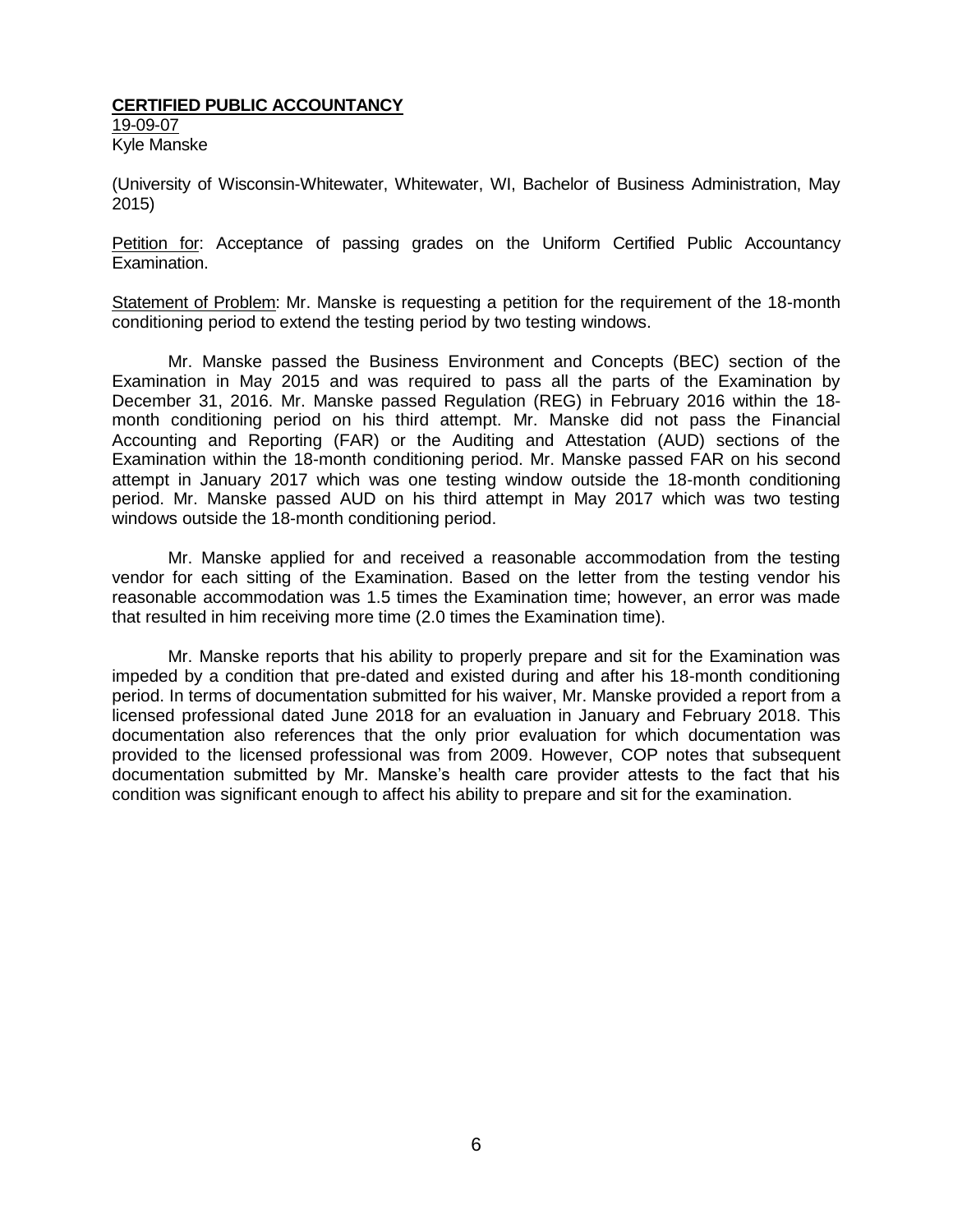| <b>APPLICABLE REQUIREMENTS:</b>                                                         | <b>QUALIFICATIONS:</b>                                                                                        |
|-----------------------------------------------------------------------------------------|---------------------------------------------------------------------------------------------------------------|
| Section 7404 of Education Law and Part 70<br>of the Commissioner's Regulations require: |                                                                                                               |
| (1) A bachelor's or higher degree based on a<br>program in accountancy.                 | (1) University of Wisconsin-Whitewater,<br>Whitewater, WI, Bachelor of Business<br>Administration, May 2015.  |
| (2) Passing scores on the Uniform CPA<br>Examination.                                   | (2)(a) May 2015: Business Environment and<br>Concepts (passing score).                                        |
|                                                                                         | (2)(b) August and November 2015:<br>Regulation (failing scores); February 2016<br>(passing score).            |
|                                                                                         | (2)(c) November 2016: Financial Accounting<br>and Reporting (failing score); January 2017<br>(passing score). |
|                                                                                         | $(2)(d)$ July 2016 and March 2017: Auditing<br>and Attestation (failing scores); May 2017<br>(passing score). |
| (3) One year of satisfactory experience.                                                | (3)                                                                                                           |

RECOMMENDATION: The Committee on the Professions recommends that the applicant's petition for acceptance of passing grades on the Uniform CPA Examination be accepted.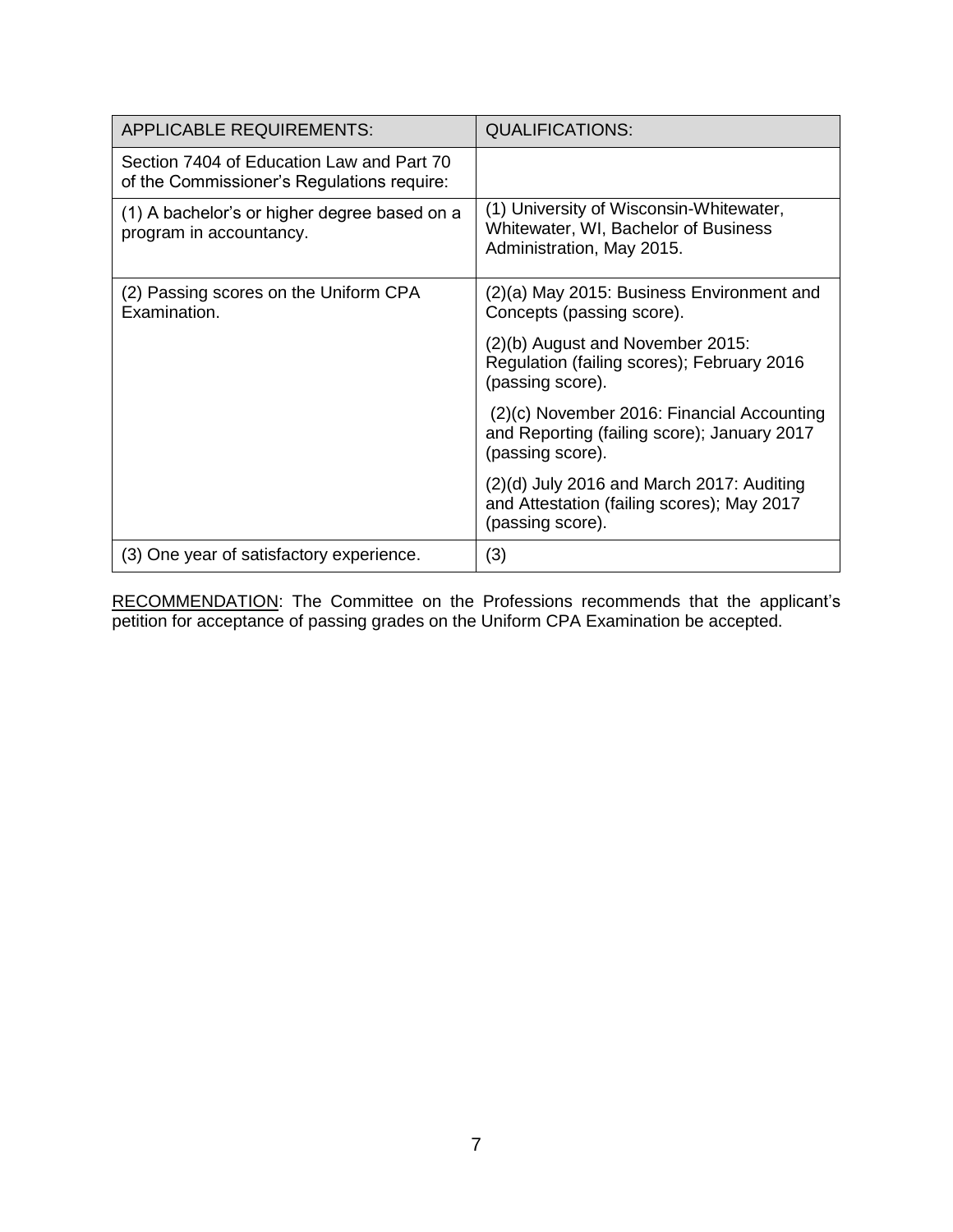### **CERTIFIED PUBLIC ACCOUNTANCY**

19-10-07 Marissa Sarfati

Petition for: Acceptance of passing grades on the Uniform Certified Public Accountancy Examination.

Statement of Problem: Ms. Sarfati, an applicant for licensure as a CPA, recently passed the four parts of the Uniform CPA Examination. However, the applicant exceeded the 18-month conditioning requirement by three months or one testing window.

Ms. Sarfati passed the Business Environment and Concepts (BEC) section on her second attempt in January 2017 and needed to pass the three remaining sections by September 30, 2018. During her conditioning period, Ms. Sarfati passed Auditing and Attestation (AUD) after her second attempt in May 2017. The applicant also passed the Regulation (REG) section of the Examination on the first attempt in December 2017. Ms. Sarfati sat for the last section of the Examination, Financial Accounting and Reporting (FAR) two times during her conditioning period in June and September 2018, but she failed. The applicant passed FAR on her third attempt in December 2018, one testing window outside of her conditioning period.

Ms. Sarfati's ability to properly prepare and sit for the Examination was impeded by the death of a family member and a medical condition of another family member, for whom she acted as the primary care giver, during her conditioning period.

Based on documentation provided by the applicant and the physician who attended to Ms. Sarfati's family member and her perseverance on the various sections of the Examination, despite these circumstances, the Executive Secretary of the State Board for Public Accountancy supports her petition to waive the 18-month requirement to pass all four parts of the Uniform CPA Examination.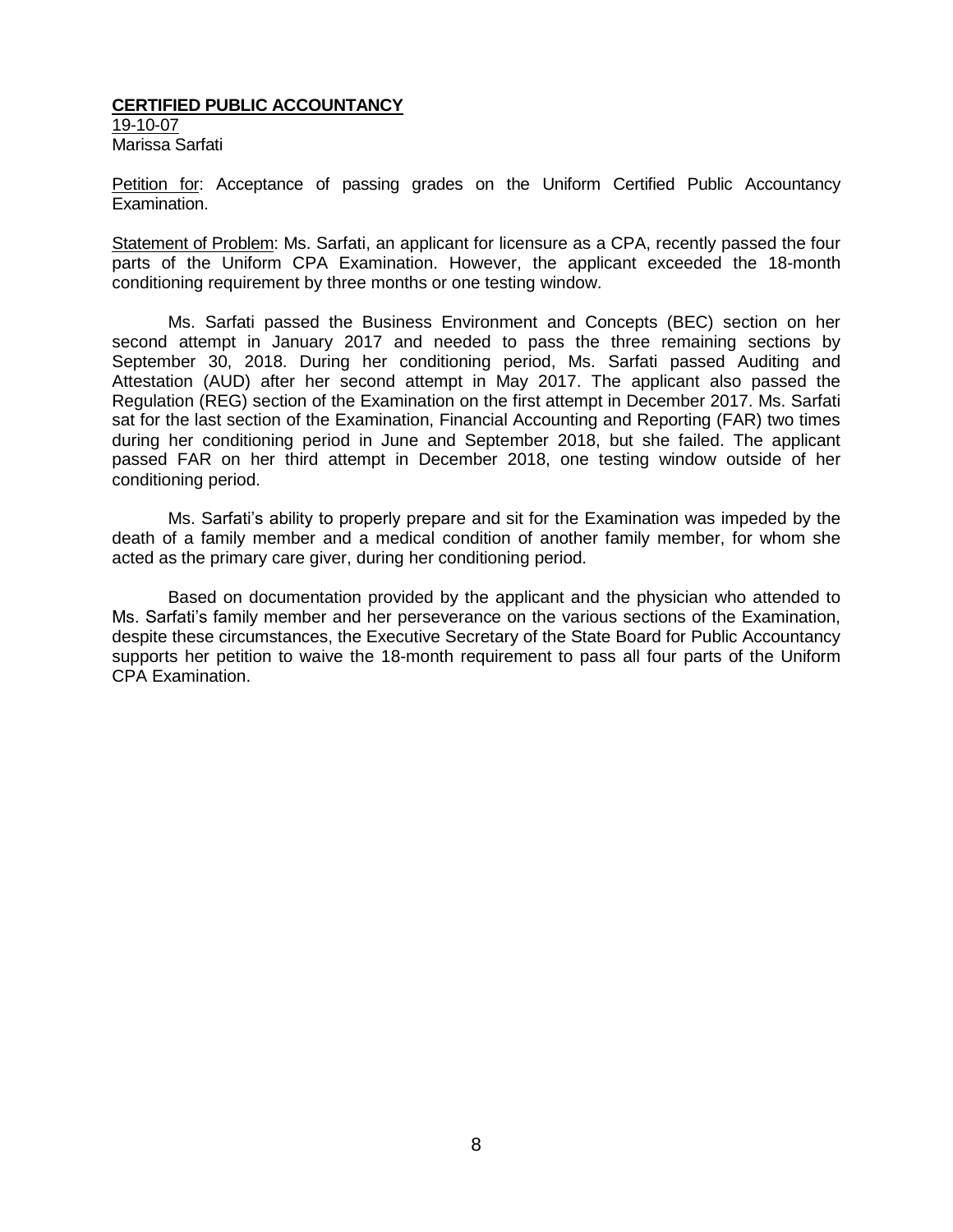| <b>APPLICABLE REQUIREMENTS:</b>                                                         | <b>QUALIFICATIONS:</b>                                                                                                                                                                                                                                                                                                                                                                         |
|-----------------------------------------------------------------------------------------|------------------------------------------------------------------------------------------------------------------------------------------------------------------------------------------------------------------------------------------------------------------------------------------------------------------------------------------------------------------------------------------------|
| Section 7404 of Education Law and Part 70<br>of the Commissioner's Regulations require: |                                                                                                                                                                                                                                                                                                                                                                                                |
| (1) A bachelor's or higher degree based on a<br>program in accountancy.                 | Binghamton University, SUNY, Binghamton,<br>New York, Master of Science, May 2017.                                                                                                                                                                                                                                                                                                             |
| (2) Passing scores on the Uniform CPA<br>Examination.                                   | (2)(a) November 2016: Business<br>Environment and Concepts (failing score);<br>January 2017 (passing score).<br>(2)(b) March 2017: Auditing and Attestation<br>(failing score); May 2017 (passing score).<br>(2)(c) December 2017: Regulation (passing<br>score).<br>(2)(d) June and September 2018: Financial<br>Accounting and Reporting (failing scores);<br>December 2018 (passing score). |
| (3) One year of satisfactory experience.                                                | (3)                                                                                                                                                                                                                                                                                                                                                                                            |

RECOMMENDATION: The Committee on the Professions, in concurrence with the Executive Secretary of the State Board for Public Accountancy, recommends that the applicant's petition for acceptance of passing grades on the Uniform CPA Examination be accepted.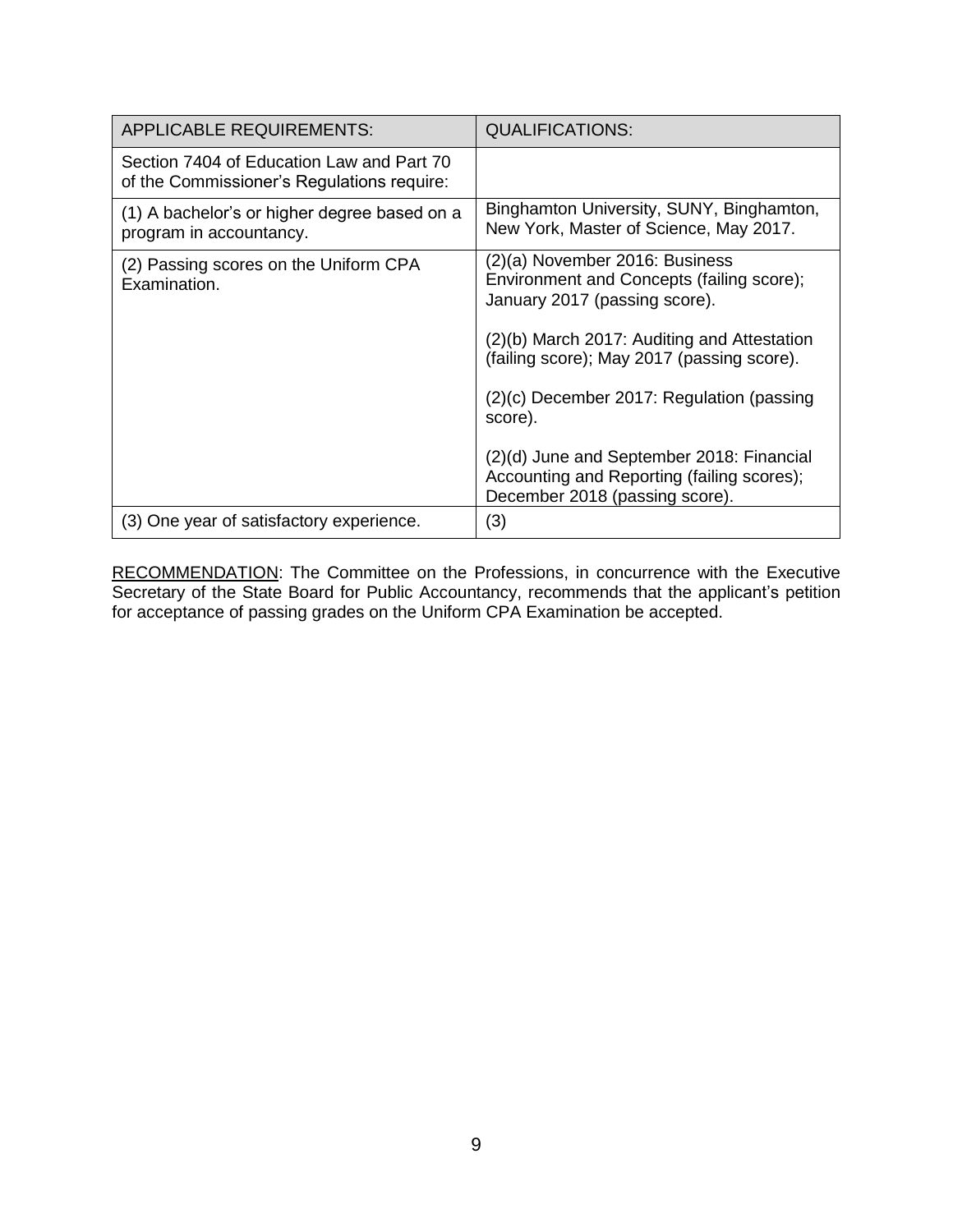**DENTISTRY** 19-02-50 Carlos Loureiro Xavier Rochester, NY

(University of Fortaleza, Fortaleza, Brazil, Bachelor of Dental Surgery, December 2006)

Petition for: Acceptance of education.

Statement of Problem: Regulations of the Commissioner require an applicant for licensure in dentistry to complete an acceptable preprofessional education program of at least two years in length (including courses in general chemistry, organic chemistry, biology or zoology, and physics) and an acceptable professional dental education program of at least four years in length, for a total of six years of preprofessional and professional education.

Dr. Loureiro Xavier completed a five-year professional dental education program at University of Fortaleza in Fortaleza, Brazil, which did not include coursework in Physics. Therefore, he lacks one year of education which is in the preprofessional area, including a course in Physics.

However, Dr. Loureiro Xavier also completed two years of advanced study in Dental Prothesis from June 2007 until May 2009 at Sao Leopoldo Mandic in Fortaleza, Brazil.

Additionally, an applicant who completed a program of dental education in an unregistered or unaccredited dental school must complete the required two academic years of study in an accredited dental school program, culminating in certification that the applicant has achieved the level of knowledge and clinical proficiency expected of a graduate of that school. Dr. Loureiro Xavier enrolled in the two-year advanced Education in General Dentistry at the Eastman Institute for Oral Health of the University of Rochester and completed the program in June 2018. This program is acknowledged by the State Board for Dentistry as the substantial equivalent of the twoyear program required in Regulation.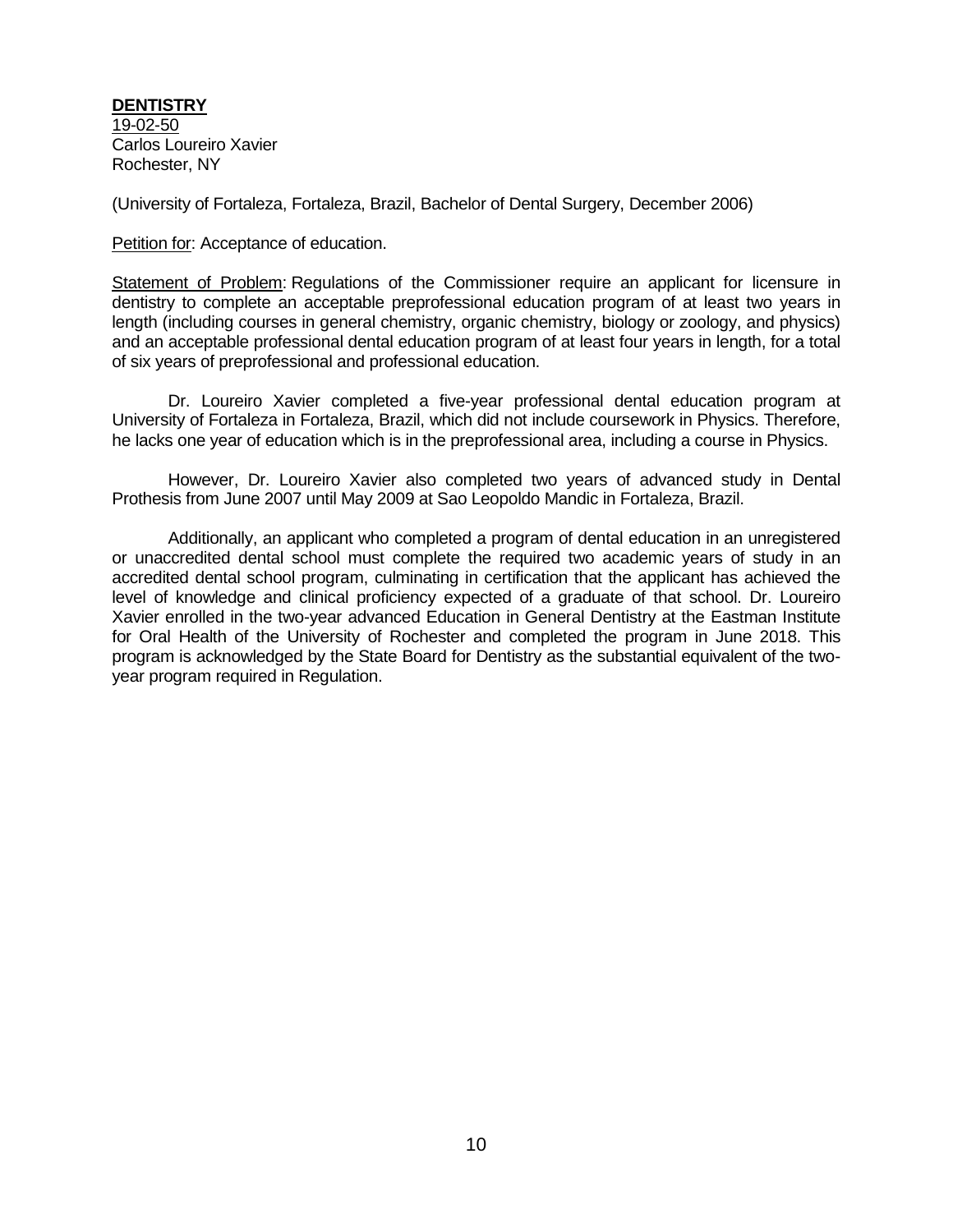| <b>APPLICABLE REQUIREMENTS:</b>                                                                                                                                                                                                           | <b>QUALIFICATIONS:</b>                                                                                                                                                           |
|-------------------------------------------------------------------------------------------------------------------------------------------------------------------------------------------------------------------------------------------|----------------------------------------------------------------------------------------------------------------------------------------------------------------------------------|
| Section 61 of the Regulations of the<br>Commissioner of Education and §24.3(a)(2)<br>of the Rules of the Board of Regents                                                                                                                 |                                                                                                                                                                                  |
| (1) Not less than 60 semester hours of<br>preprofessional education including courses<br>in general chemistry, organic chemistry,<br>biology or zoology, and physics.                                                                     | (1) Two years of advanced study in Dental<br>Prothesis at Sao Leopoldo Mandic,<br>Fortaleza, Brazil from June 2007 until May<br>2009.                                            |
| (2) Four academic years of dental education<br>culminating in a degree in an acceptable<br>dental school.                                                                                                                                 | (2) Five years of acceptable professional<br>dental education culminating in a Bachelor of<br>Dental Surgery at University of Fortaleza,<br>Fortaleza, Brazil, December 2006.    |
| (3) Two academic years of study in an<br>accredited dental school program<br>culminating in certification that the applicant<br>has achieved the level of knowledge and<br>clinical proficiency expected of a graduate of<br>that school. | (3) Two-year Advanced Education in General<br>Dentistry at the University of Rochester,<br>Eastman Institute for Oral Health, Rochester,<br>New York, June 2016 until June 2018. |
| (4) Satisfactory scores on Parts I and II of<br>the National Dental Board Examinations.                                                                                                                                                   | (4)                                                                                                                                                                              |
| (5) Acceptable clinically-based dental<br>residency program of at least one year's<br>duration.                                                                                                                                           | (5)                                                                                                                                                                              |
| (6) United States citizen or alien lawfully<br>admitted for permanent residence in the<br><b>United States.</b>                                                                                                                           | (6)                                                                                                                                                                              |
| (7) Evidence of the required course in the<br>identification and reporting of child abuse<br>and maltreatment.                                                                                                                            | (7)                                                                                                                                                                              |

RECOMMENDATION: The Committee on the Professions, in concurrence with the Executive Secretary of the State Board for Dentistry, recommends that the applicant's preprofessional and professional education requirements be considered fulfilled.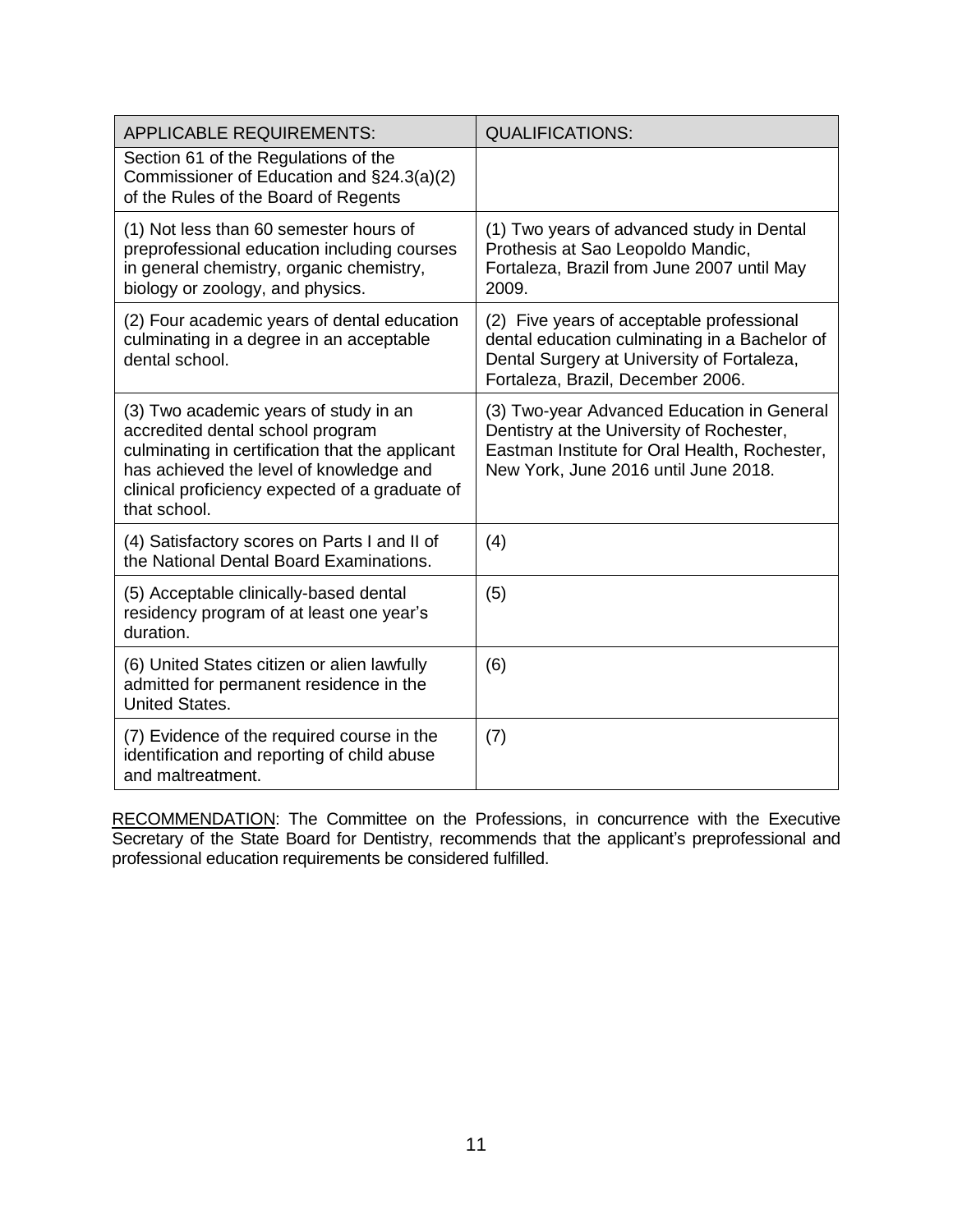### **MEDICINE**

Petition for: Conferral of the degree Doctor of Medicine (M.D.) pursuant to Section 6529 of the Education Law.

Summary Statement: The petitioners listed below are all graduates of foreign medical schools who have been licensed in New York.

The applicable requirements of Section 3.57 of the Rules of the Board of Regents require completion of a medical education program in a foreign medical school satisfactory to the Department which does not grant the degree Doctor of Medicine (M.D.), and in which the philosophy and curriculum were equivalent, as determined by the Department in accordance with the policy of the Board of Regents, to those in programs leading to the degree Doctor of Medicine (M.D.) at medical schools in the United States satisfactory to, or registered by, the Board of Regents and the Department. Secondly, petitioners must have licensure to practice medicine in New York State in accordance with provisions of Section 6524 or 6528 of the Education Law or their equivalent as determined by the Board of Regents pursuant to their authority under Section 6506 of the Education Law.

| <b>NAME OF PETITIONER</b>                                                    | <b>QUALIFICATIONS</b>                                                                                                                                                                                     |  |  |  |
|------------------------------------------------------------------------------|-----------------------------------------------------------------------------------------------------------------------------------------------------------------------------------------------------------|--|--|--|
| 19-58-60C<br>Manasi Agrawal<br>New York, NY 10128                            | (1) Gandhi Medical College, Bhopal, India,<br>Bachelor of Medicine, Bachelor<br>of<br>Surgery, 04/08/09<br>(2) License # 270940 Issued 06/24/13                                                           |  |  |  |
| 19-59-60C<br>Jorge Balaguer<br>Naperville, IL 60564                          | (1) University of Buenos Aires, Buenos Aires,<br>Argentina, Physician, 04/30/86<br>(2) License # 292656, Issued 02/15/18                                                                                  |  |  |  |
| 19-60-60C<br>Smita Bhatt<br>Syosset, NY 11791                                | (1) University of P7une, Pune, India,<br>Bachelor of Medicine, Bachelor<br>of<br>Surgery, 12/12/00<br>(2) License # 297486, Issued 02/05/19                                                               |  |  |  |
| 19-61-60C<br>Ankit Chothani<br>New York, NY 10128                            | India,<br>(1) Gujarat University, Gujarat,<br>Bachelor of Medicine, Bachelor<br>0f<br>Surgery, 03/27/11<br>(2) License # 281627, Issued 08/31/15                                                          |  |  |  |
| 19-62-60C<br>Huifen Feng<br>New York, NY 10065<br>19-63-60C<br>Neelofar Khan | (1) Sun Yat University, Guangzhou, China,<br>Bachelor of Medicine, 06/01/97<br>(2) License # 295061, Issued 07/12/18<br>(1) University of Peshawar, Peshawar,<br>Pakistan, Bachelor of Medicine, Bachelor |  |  |  |
| Syosset, NY 11791                                                            | of Surgery, 05/25/08<br>(2) License # 290402, Issued on 07/17/17                                                                                                                                          |  |  |  |
| 19-64-60C<br>Mohd Arman Qamar<br>Boston, MA 02215                            | (1) University of Delhi, Delhi, India, Bachelor<br>Medicine, Bachelor<br>Surgery<br>Ωf<br>of<br>01/09/10<br>(2) License # 297618, Issued on 02/14/19                                                      |  |  |  |
| 19-65-60C<br>Wajeeh Sana<br>Manlius, NY 13104                                | (1) Allama Iqbal Medical College, Punjab,<br>Pakistan, Bachelor of Medicine, Bachelor<br>of Surgery, 09/21/96<br>(2) License # 246331, Issued on 09/27/07                                                 |  |  |  |